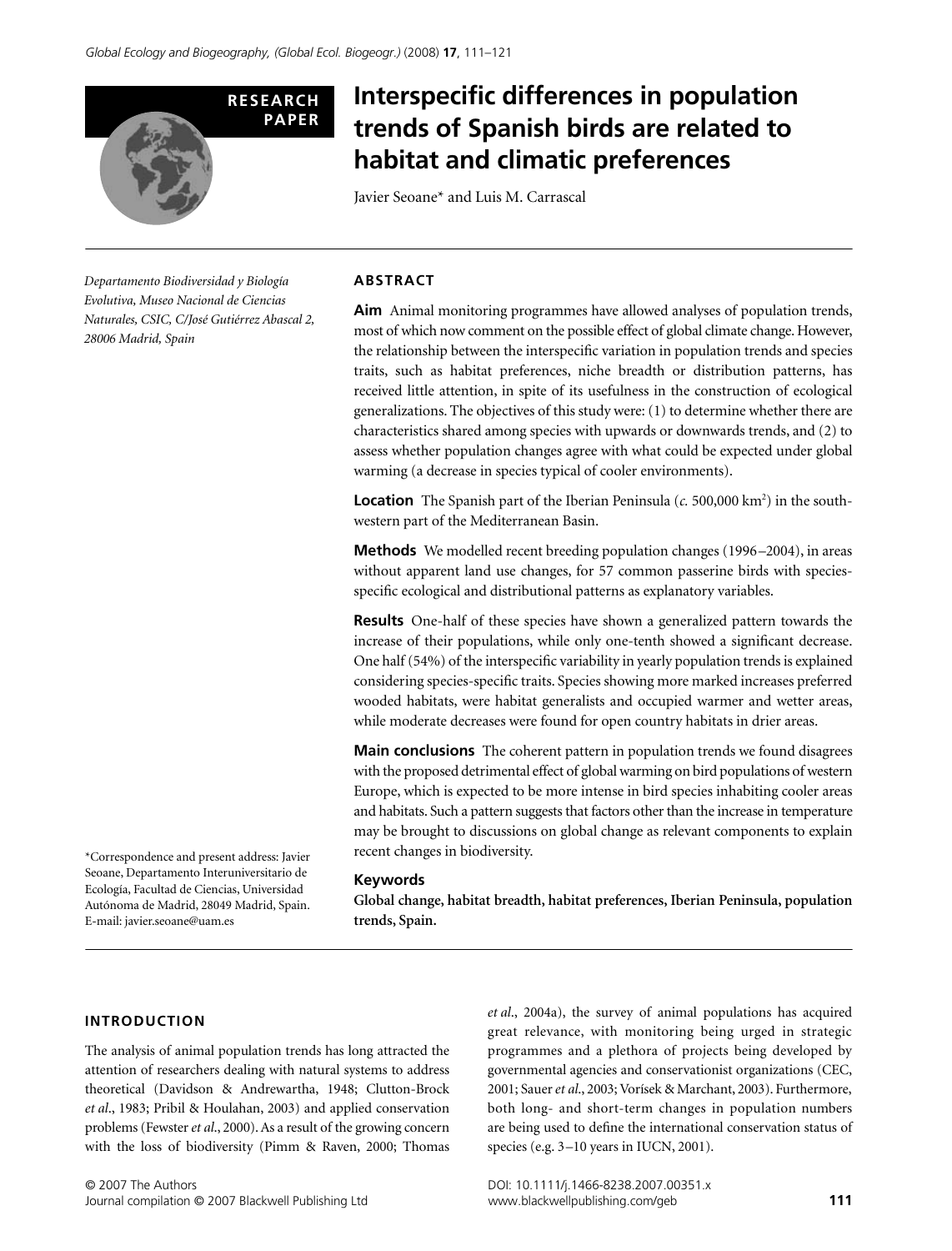The study of population trends for a wide range of species further allows for the exploration of common interspecific patterns, to infer general mechanisms underlying variations in population levels as a consequence of environmental changes (Lawton, 1996; Gaston, 2000; Gaston & Blackburn, 2000). Global climatic change has been proposed as one of the most likely environmental processes governing population trends (McCarty, 2001; Stenseth *et al*., 2002; Parmesan & Yohe, 2003; Root *et al*., 2003) and is thus receiving a lot of attention from researchers (Thomas & Lennon, 1999; Moss *et al*., 2001; Peterson *et al*., 2002; for papers dealing with birds see Butler, 2003; Sanz, 2003; Thomas *et al*., 2004b). However, among the studies focused on population trends, only a few have aimed to relate them to species traits such as ecological niche, distribution patterns or negative impacts suffered from human activities (McKenzie *et al*., 2003; Pribil & Houlahan, 2003; for hunting and landscape transformation see Julliard *et al*., 2004a; Meynecke, 2004). For example, it has been hypothesized that species preferring low environmental temperatures, which inhabit cooler habitats or areas, would be negatively affected by global warming as a consequence of the widely accepted increase of temperature during the last two decades (Grabherr *et al*., 1994; Julliard *et al*., 2004a). This effect is assumed to be more intense at higher latitudes and altitudes because these areas seem to be changing more rapidly (Myneni *et al*., 1997; Briffa *et al*., 1998). Also new global effects other than change in temperature that might influence bird population cycles have recently been reported (Stanhill & Cohen, 2001). Nevertheless, a wide variety of results have been obtained working with different species and regions, showing that the patterns are species-specific and area dependent (Gill *et al*., 2001; Visser *et al*., 2003; Archaux, 2004; Julliard *et al*., 2004a; Gregory *et al*., 2005). Hence the need to gather repeatable and consistent patterns in very different taxonomic and geographical contexts to build ecological generalizations and models, an approach similar to that pursued in the macroecology programme (Gaston & Blackburn, 2000).

In this paper we analyse the association between recent population changes in the common birds of the Iberian Peninsula and species-specific characteristics related to habitat preferences, population density, habitat breadth and climatic characteristics of their geographical ranges. We study bird trends in a time window of 9 years that represents the longer time series for a national biodiversity survey in Spain. This is the first analysis on the change of bird populations in the Mediterranean region. We hypothesize that species that preferentially occupy cooler habitats and wetter areas (which in the Iberian Peninsula equates to forests in mountain or northern territories) do worse in a scenario of climate warming. Also, migratory birds could show more decreasing trends given the higher potential for a global changeinduced mismatch between the different resources they need during the wintering and breeding periods (Sanz, 2002; Böhning-Gaese & Lemoine, 2004; Julliard *et al*., 2004a). Finally, habitat breadth is included as a potential explanatory variable since it has been previously shown to have a positive correlation with population trends (Siriwardena *et al*., 1998; Julliard *et al*., 2004a).

Our main goals are: (1) to test if bird populations in Spain are decreasing, considering the generalized idea about decreases in bird populations of western Europe in the last two decades (Crick, 2004; Julliard *et al*., 2004a); (2) to test if the observed changes in bird populations in Spain are consistent with predictions related to climate change – that is, we might expect a negative effect of global warming on bird species inhabiting cooler areas and habitats, and a positive influence on species of xeric areas and environments (see references above); and (3) to infer shared species-specific characteristics determining the proneness to consistent yearly changes towards the increase or decrease of populations.

### **METHODS**

#### **Study area and species data**

The Spanish SACRE programme (monitoring of common breeding birds in Spain) began in 1996 and is devoted to surveying a random selection of Spanish  $10 \times 10$  km Universal Transverse Mercator (UTM) squares for monitoring population changes of common bird species during the breeding season (SEO/BirdLife, 2004). Our study period (1996–2004) relates to a time window equivalent to other time spans used to define shortterm trends in monitoring programmes (IUCN, 2001; Eaton *et al*., 2004). In each UTM square, a minimum of 20 5-min morning point count stations are arranged to cover all habitats in proportion to their surfaces. Stations are visited twice (once in April–May and again in May–June) to allow for detection of early breeders and late migrants. The SACRE survey assigned squares to volunteers according to a random scheme, but those further from main cities were more difficult to assign and more likely to end up being dropped out. In this study we have considered 394 UTM squares sampled on the Iberian Peninsula, covering most of the latitudinal and longitudinal span in the Iberian Peninsula (the selected squares were sampled for at least 6 years, Fig. 1). We have not included in our sample those UTM squares that have undergone changes in the extent of the sampled habitats throughout the study period of 9 years. Therefore, the observed population trends have not been affected by fragmentation or conversion of native habitats, nor by reforestation efforts. The Iberian Peninsula is located at the south-western edge of the Western Palaearctic, between 36° N and 43° N. The study area shows major gradients in climate (temperature, rainfall) that are regionally modified by numerous mountain ranges (up to 3481 m above sea level) and the distance to the sea. More locally, habitat diversity is increased by a considerable variation in soil age and mineral characteristics. Human activity was prevalent during the Holocene, thus adding more heterogeneity to this ecological scenario. Consequently, habitats are diverse and the rich bird fauna comprises a large number of species with different ecological niches (Blondel & Aronson, 1999). We selected fairly common and widespread species, considering those which have been recorded in more than 75 UTM squares in at least 5 years (the sample size for all species was finally larger than 35 UTM squares in any year).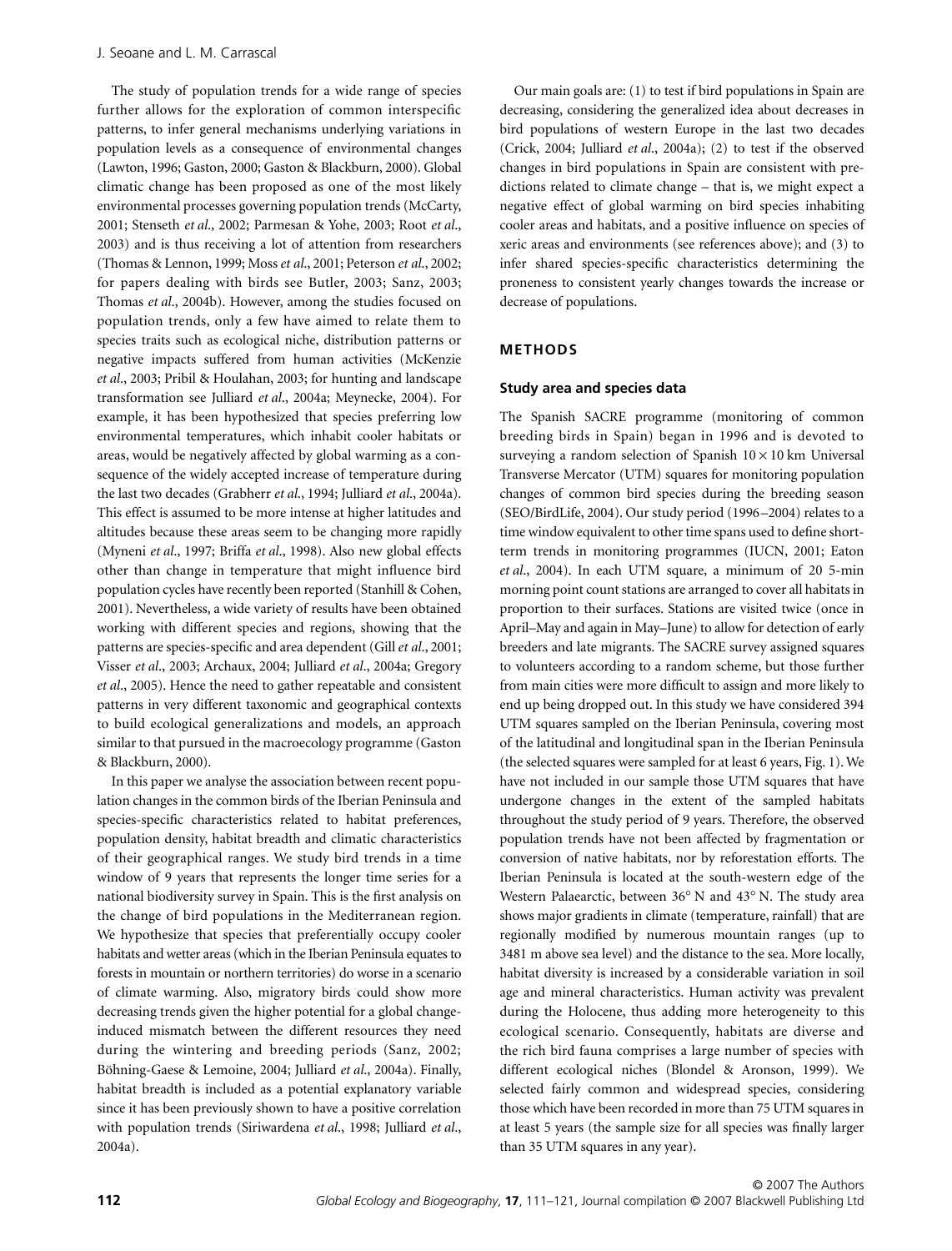

Figure 1 Study areas in the Spanish sector of the Iberian Peninsula. Shown in black are the  $10 \times 10$  km UTM squares selected for the analyses.

Population trends were calculated using Poisson (log-linear) regression with the program TRIM (Pannekoek & van Strien, 2003), which is designed to analyse time series of counts with missing observations (see Gregory *et al*., 2005, for another example of the use of this technique). Missing counts for the sampling units (the  $10 \times 10$  km UTM square) are imputed from the values on the rest of the sample, and serial correlation and overdispersion are taken into account by estimating log-linear models with generalized estimating equations. Population trends were then taken as the linear trend of the model-based total counts for each year (the 'overall trend with intercept' settings in TRIM). These raw analyses were provided by the Sociedad Española de Ornitología (SEO/BirdLife).

The studied species were Passeriformes, for which extensive surveys based on point counts are considered worldwide to be particularly suitable for monitoring population trends (Bibby *et al*., 2000; Julliard & Jiguet, 2002). The selected 57 species of Passeriformes show a wide range of distribution and ecological patterns summarized in previously published work (Hagemaijer & Blair, 1997; Carrascal & Lobo, 2003; Martí & Del Moral, 2003). These facts allow us to analyse interspecific differences in yearly population changes according to autecological traits. For each one of the 57 Passeriformes, we obtained the following variables: (1) migratory strategy (1, trans-Saharan migrants; 0, resident species not migrating outside the Iberian Peninsula); (2) the distribution area of each species (number of occupied  $10 \times 10$  UTM km squares) from the national breeding bird atlas (Martí & Del Moral, 2003); (3) maximum ecological density in the Iberian Peninsula (the average of the three highest densities, obtained by the line transect method with survey belts of 25 m at each side of the transect, recorded in the most favourable habitats for each species; from Carrascal & Lobo, 2003); (4) an index of the average structural complexity and vegetation volume (SC) of preferred habitats of the bird species (see below and Polo &

Carrascal, 1999, for a similar approach) obtained from Carrascal & Lobo (2003); (5) habitat breadth (HB) of the bird species in six habitat categories (obtained from Carrascal & Lobo, 2003; see below). HB was calculated using Levin's index (Levins, 1968); (6) average June temperature and spring precipitation in the occupied  $10 \times 10$  km UTM squares.

Maximum ecological densities in the Iberian Peninsula obtained from Carrascal & Lobo (2003) are not absolute densities because the detectability of bird species is not 100% within the census belts of 25 m. Therefore, the maximum density estimations should be interpreted as relative abundances. Nevertheless, these relative abundances are very similar to absolute densities, as the detectability of many bird species within the narrow belts of 25 m is very high (between 0.75 and 0.98 depending on the species; L.M. Carrascal and J. Seoane, unpublished data). Thus, this issue is not a big problem in our analysis because the interspecific variation of detectability within the belts of 25 m at each side of the observer is many times lower than the natural interspecific variation in relative abundance (between 0.74 and 60.3 birds/10 ha; see Appendix). We included the species distribution area and abundances as potential explanatory variables of population trends to control for the possible effect of relative rarity (populations with scarce individuals or occupied localities may be more vulnerable to environmental changes and may thus exhibit decreasing trends).

The index of structural complexity and vegetation volume (SC) ranged from 0 to 5 and was obtained for a compilation of 305 census localities by Carrascal & Lobo (2003) using six habitat categories: 0, lacking or very sparse vegetation cover; 1, pasturelands; 2, shrublands with sparse vegetation cover made up of bushes lower than 0.5 m; 3, thick shrublands with bushes higher than 0.3 m in height; 4, parklands, narrow riparian woods, hedgerows and young forests; 5, dense mature forests with trees usually higher than 12 m. These scores are highly correlated with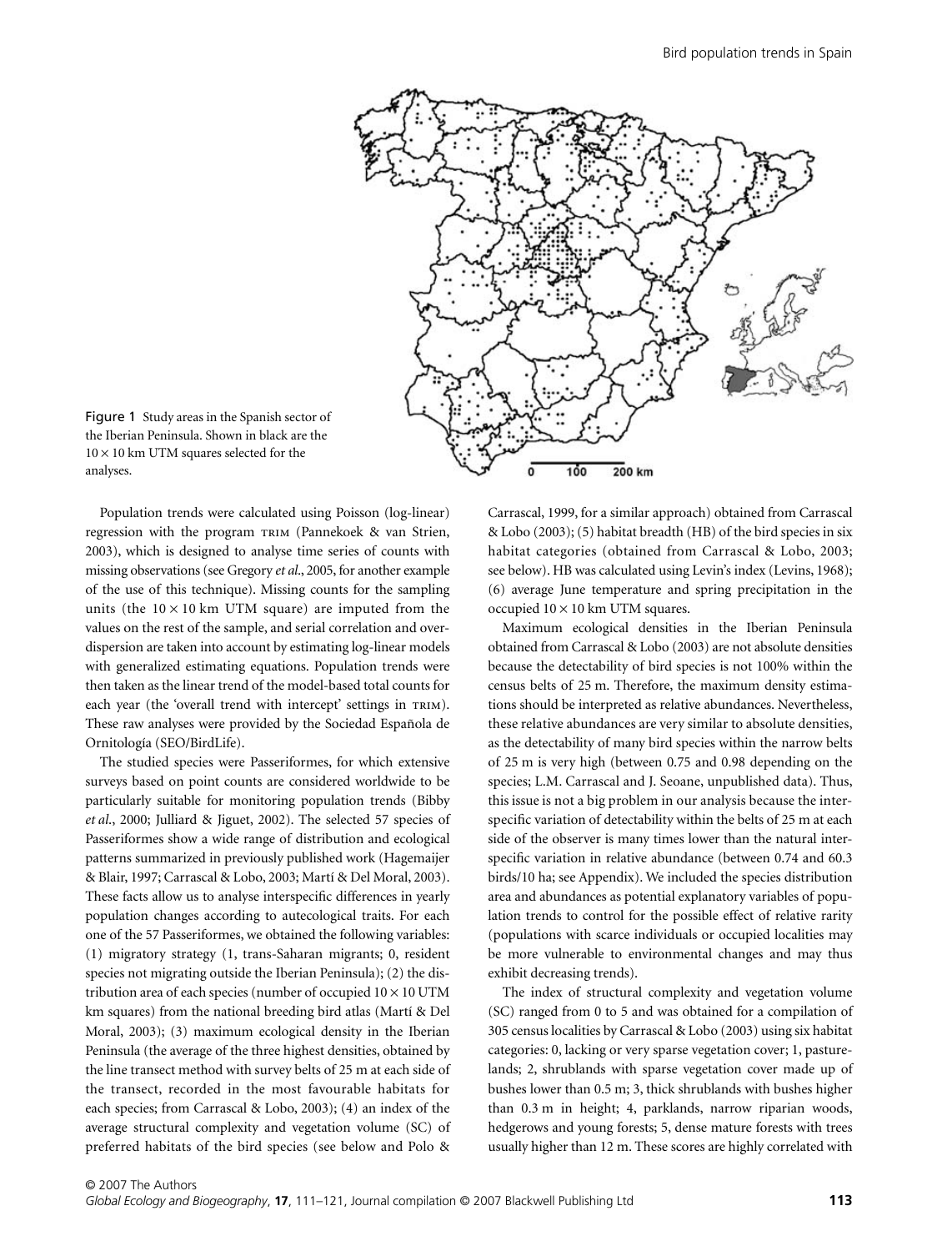vegetation volume and structural complexity of habitats, providing a simple way to synthesize, at a coarse-grained scale, the habitat structure of published information on bird abundance in different localities and environments. The weighted mean of SC for each species was calculated taking into account the relative abundances (birds/10 ha) of species in the compilation of census localities and their structural complexity index. These weighted means are used to describe the average complexity of habitats preferred by each species. The index was used to test whether population trends were independent of general habitat preferences of bird species according to vegetation volume and habitat structural complexity.

We also calculated the average 'position' of the 57 species in the plane formed by two climatic variables related to spring precipitation (April–June; i.e. the breeding season for the studied avifauna), and June temperature (i.e. temperature at the end of the breeding season when fledgling emancipation begins). These values represent the average climatic characteristics of the distribution ranges of the species in the Iberian Peninsula, ordering them along dry–wet and warm–cool gradients. The climatic data were extracted from the CLIMATE data base version 2 [\(http://portal.pik-potsdam.de/members/cramer/climate.html\)](http://portal.pik-potsdam.de/members/cramer/climate.html) and can be looked up or obtained from the *Atlas virtual de las aves terrestres de España* [\(http://www.vertebradosibericos.org/](http://www.vertebradosibericos.org/aves/atlas/blqpdf/blq50.html) [aves/atlas/blqpdf/blq50.html\)](http://www.vertebradosibericos.org/aves/atlas/blqpdf/blq50.html). The average 'position' of each species was obtained by averaging the two climatic variables in the occupied  $10 \times 10$  UTM squares in Spain.

#### **Statistical analyses**

Interspecific differences in short-term population trends among Passeriformes were related to species-specific ecological traits by means of multiple regression analysis using the species as the sample unit ( $n = 57$ ). The response variable was the instantaneous growth rate (i.e. the additive slope of the linear trend of population counts with time), which was normally distributed (Shapiro– Wilk test of normality:  $P = 0.395$ ). The predictor variables were migratory strategy (included as a dummy variable), maximum relative abundance, average structural complexity of preferred habitats, distribution area, habitat breadth and the average June temperature and spring precipitation of the occupied  $10 \times 10$  km UTM cells (see the paragraph above). We tested for deviations from linearity of continuous predictor variables on instantaneous growth rate by means of including their quadratic terms in the regression model, and by exploring the scatter plots of residuals of the regression model against the predictor continuous variables. There was no indication that the relationships with species trends were nonlinear. As the precision of the growth rate depends on the sample size (i.e. number of occupied UTM squares fed into the trend analysis) and the residual temporal variation of abundance around the linear trend (i.e. variation of annual population estimations around the linear long-term tendency), we used the multiple regression analysis weighing the estimates of each species by the inverse of the squared standard error (SE) of the instantaneous growth rate (see also Julliard *et al*., 2004a). This approach gives more weight to those species

with larger sample sizes and those whose models explain more deviance of the short-term population trends.

Bird species are evolutionarily related throughout a phylogenetic scheme, and therefore they should not be treated as independent sample units (Harvey & Purvis, 1991). This has been established as a common paradigm in evolutionary ecology research, although it is subjected to controversy and debate (Westoby *et al*., 1995; Price, 1997). Several authors have pointed out that on many occasions similar results are obtained in phylogenetic and non-phylogenetic analyses (e.g. Price, 1997; Shultz *et al*., 2005), and that in some instances ecologists are not interested in patterns of biological diversification across evolutionary time but only in present-day relationships comprising non-evolutionary associations under human-transformed environments. Because we study the relationships among ecological traits of species and their present-day distribution derived from censuses in a transformed landscape, we have simplified the data analyses, thereby avoiding the complexities and drawbacks of comparative methods (i.e. uncertainty about models of evolutionary change, phylogeny topology or branch lengths).

## **RESULTS**

There was a considerable interspecific variation in bird population changes across time between 1996 and 2004 (range of slopes: –0.032/0.094). Average instantaneous growth rate for the 57 studied passerine species was significantly higher than zero (i.e. the null hypothesis of random population trends; mean = 0.022,  $SD = 0.030$ ;  $t = 5.505$ ,  $P < 0.001$ ). Twenty-nine species significantly increased their populations, while six species showed significant decreasing trends: skylark (*Alauda arvensis*), crested lark (*Galerida cristata*), calandra lark (*Melanocorypha calandra*), swallow (*Hirundo rustica*), woodchat shrike (*Lanius senator*) and jackdaw (*Corvus monedula*; see Appendix). During this recent time period, the mean temperature of the breeding season in Spain has been increasing, which agrees with the global longterm trend towards higher temperatures (IPCC, 2001; Moreno, 2005; see Fig. 2).

The average instantaneous growth rate did not differ significantly  $(t = 1.603, 13 \text{ d.f., } P = 0.089)$  between the species from cool environments widely spread in northern and central Europe, and whose southern limits currently occur in the Iberian Peninsula (*Aegithalos caudatus*, *Alauda arvensis*, *Corvus corone*, *Parus cristatus*, *Passer montanus*, *Phylloscopus collybita*, *Sylvia communis* and *Turdus philomelos*; mean = 0.0303,  $SD = 0.034$ ,  $n = 8$ ), and those species from dry and warm environments mainly distributed in the south-western limit of the Western Palaearctic and extending further south into North Africa (*Calandrella brachydactyla*, *Melanocorypha calandra*, *Oenanthe hispanica*, *Sturnus unicolor*, *Sylvia cantillans*, *Sylvia melanocephala* and *Sylvia undata*; mean = 0.0005, SD = 0.028,  $n = 7$ ).

A detailed analysis of the interspecific variation in yearly changes in bird numbers, related to autecological parameters of Passeriformes, is shown in Table 1. Simple correlations (*r*) show that population trends were significantly and positively correlated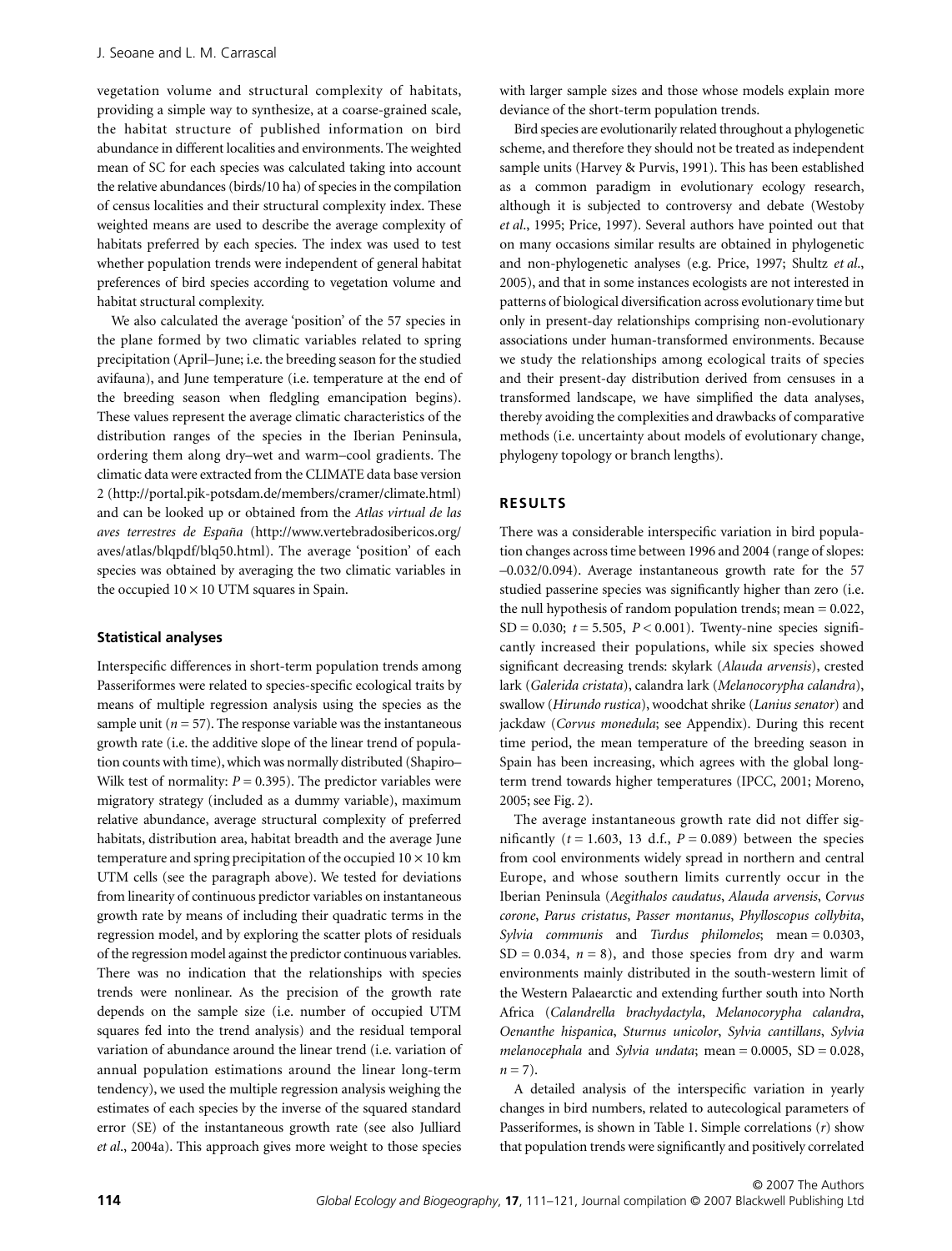

Figure 2 Variation of average temperature and population index of several passerine species in the Spanish sector of the Iberian Peninsula from 1996 to 2004. (a) Variation [mean ± 1 standard error (SE)] of June temperature in a representative sample of 46 localities. (b) Population index variation for five passerine species mainly distributed in cool and wet areas and representative of woody environments. (c) Population index variation for five passerines representative of open-country habitats and mainly distributed in dry and hot sectors. Population indices are the abundances predicted by the Poisson regression of trends on bird counts, standardized to having 1 as the value for the first study year (1996). Temperatures in June have been taken as a summary of the breeding period for bird species throughout the study area. Data obtained from the Spanish Instituto Nacional de Estadistica [\(http://www.ine.es/inebase/](http://www.ine.es/inebase/indexi.html) [indexi.html\)](http://www.ine.es/inebase/indexi.html). Data for species taken from SEO/BirdLife (2004).



Figure 3 Relationship between population yearly changes in bird counts of 57 passerine species in Spain (instantaneous growth rate measured as the additive regression slope of population counts in 20 sites per UTM square with time) and the average structural complexity of their preferred habitats [ranging from 0 (lacking or very sparse vegetation cover) to 5 (dense mature forests with trees higher than 12 m)]. For statistical details see Table 1.

with the structural complexity index of preferred habitats, habitat breadth and spring rainfall.

The multiple regression model accounted for 54.2% of the observed interspecific variability in population trends  $(F_{7,49} =$ 8.28, *P* < 0.00001). Population trends from 1996 to 2004 were significantly and positively related to structural complexity index of preferred habitats (Fig. 3), and distribution preferences for warmer and wetter sectors within the Iberian Peninsula [see partial effects controlling for the other predictor variables (beta), and variance accounted for each effect in Table 1]. Non-significant partial effects were found for migratory status, maximum relative abundance, habitat breadth and the extent of the geographical range in Spain (less than 1% of the original variance explained). An important amount of the explained variance was accounted for by the combined effects of the predictor variables (23%).

### **DISCUSSION**

European bird population trends are not geographically generalizable, or may differ according to coarse habitat preference patterns (Gregory *et al*., 2005). We found that one-half of the study species show significant increasing recent trends despite the public concern that bird populations are generally decreasing (Krebs *et al*., 1999; Julliard *et al*., 2004a; Raven *et al*., 2004). Similarly, one-half of terrestrial passerine birds in the United Kingdom exhibited increasing recent trends in a very similar time period (1994–2004), showing that the stated concern for decreasing trends in common species is not generalizable across taxa (Raven *et al*., 2005, see [http://www.bto.org/birdtrends2006/\).](http://www.bto.org/birdtrends2006/) There is also a marked consistency between the observed increasing trends for forest and open woodland species in the Iberian Peninsula and at more northern European latitudes in the same recent years (Gregory *et al*., 2005).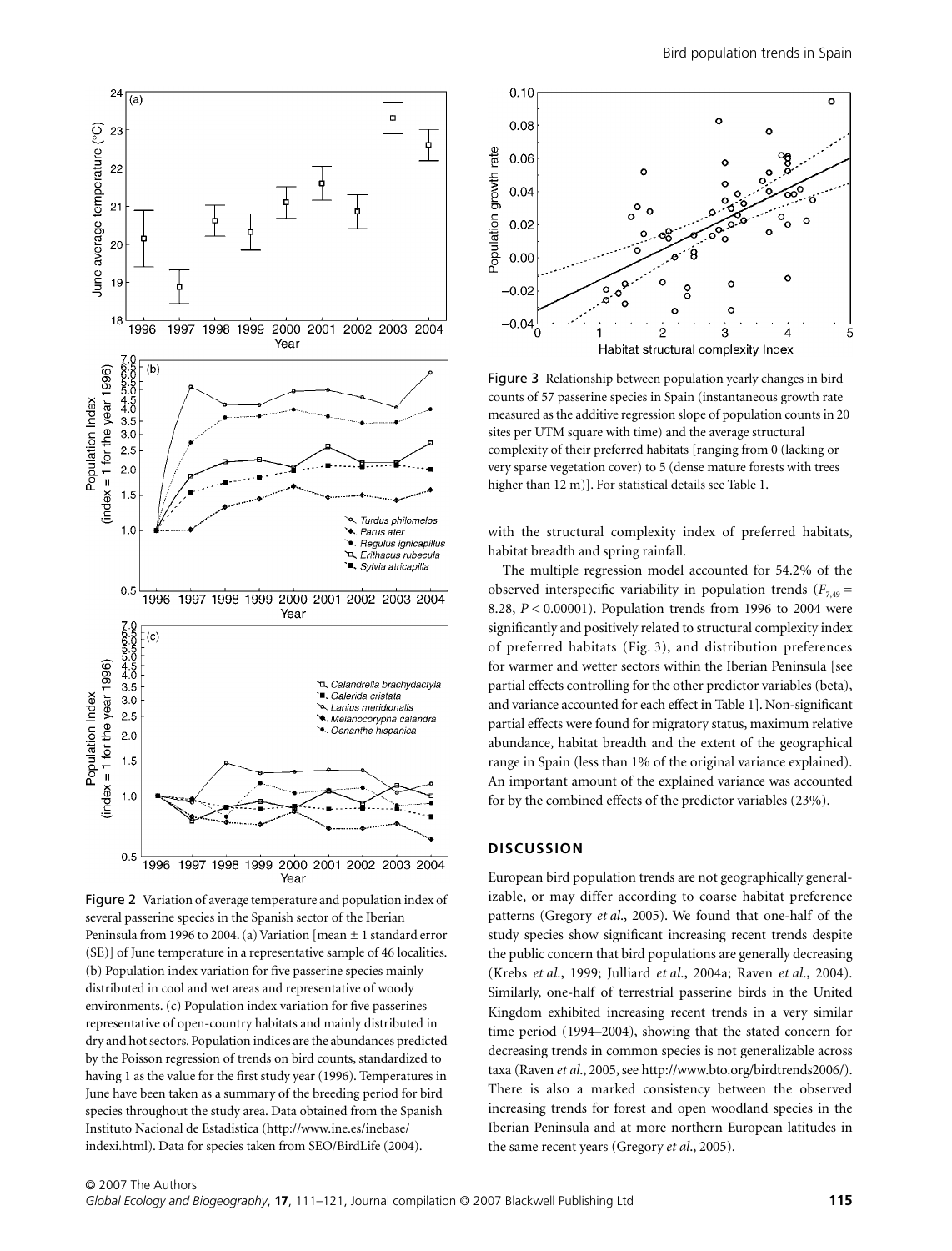| Table 1 Results of weighted multiple regression carried out with 57 passerine species in Spain, to analyse interspecific variation in yearly change |
|-----------------------------------------------------------------------------------------------------------------------------------------------------|
| in bird numbers (additive slope measuring instantaneous growth rate) related to species' autecological and distributional patterns (type III        |
| variance decomposition). Weights were the inverse of the squared standard error of population trends of each species.                               |

|                                                          | r         | Multiple regression |        |              |  |  |
|----------------------------------------------------------|-----------|---------------------|--------|--------------|--|--|
|                                                          |           | beta                | % var. | P            |  |  |
| Migratory status (1, trans-Saharan migrant; 0, resident) | $-0.03$   | 0.11                | 1.05   | 0.287        |  |  |
| Maximum ecological abundance (Dmax; log)                 | 0.09      | 0.04                | 0.11   | 0.755        |  |  |
| Structural complexity index (SC)                         | $0.69***$ | 0.58                | 21.17  | ${}_{0.001}$ |  |  |
| Habitat breadth (HB)                                     | $0.30*$   | 0.12                | 1.04   | 0.287        |  |  |
| No. UTM $10 \times 10$ km occupied in Spain (no. UTM)    | 0.09      | 0.03                | 0.07   | 0.814        |  |  |
| Average temperature (June)                               | $-0.09$   | 0.36                | 3.93   | 0.041        |  |  |
| Spring precipitation (April–June)                        | $0.35**$  | 0.39                | 3.95   | 0.035        |  |  |

*r*, simple correlation between yearly change in bird numbers and each predictor variable (\*\*\**P* < 0.001; \*\**P* < 0.01; \**P* < 0.05); beta, standardized partial regression coefficient; % var., percentage of variance accounted for each effect (an additional 23.11% of the explained variance is attributable to the combined effect of the seven predictor variables).

Our results clearly show that interspecific variation in the yearly population trends between 1996 and 2004 can be explained considering species-specific ecological traits. During the study period, the species whose populations have increased more markedly in the Iberian Peninsula were mainly those with preferences for wooded habitats that occupy warm areas with high precipitation during the breeding season. The remaining species with converse ecological and biogeographical traits experienced slight decreases or did not show any consistent pattern of change in bird population between 1996 and 2004.

Temporal changes in bird counts could partly be attributed to an improvement in observers' identification skills throughout the study period, particularly in large-scale monitoring programmes where the sampling is carried out by amateurs (Kendall *et al*., 1996). However, this is unlikely to greatly affect our study because the SACRE monitoring programme is a young initiative that still has a limited number of participants, most of whom were already skilful birders when they joined the programme. Moreover, we strictly selected the UTM squares to analyse, disregarding those only recently surveyed and thus making less probable any bias due to observer learning. However, we tested this possibility by comparing the estimates of yearly population change between conspicuous, easily recognized species (*n* = 18, see Appendix) and the rest of the species ( $n = 39$ ), and we failed to detect any differences ( $t = 0.680$ ,  $P = 0.499$ ).

Julliard *et al.* (2004a), working with 77 common bird species in France, found that species with large ecological breadth showed a tendency to increase their numbers throughout the analysed period. That is, habitat specialization is related to declining rates: generalist species are declining at a much lower rate than specialists. Rarity, in terms of small extent of occupancy, low population size and abundance, has been shown to be associated with greater probabilities of extinction because rare species are more sensitive to catastrophic events or to small population problems, such as the Allee effect (Shaffer, 1981; Stephens & Sutherland, 1999). Habitat breadth was marginally related to

population trends in Spain (significant simple correlation, but non-significant partial relationship when removing the effect of other predictors): habitat generalist species were declining at a much lower rate than habitat specialists (see also Siriwardena *et al.*, 1998). On the other hand, neither the number of occupied UTM squares nor the maximum ecological densities were associated with population trends in our study. However, it should be noted that we base our analyses on a set of common species (the rarer of which occupies  $1456$   $10 \times 10$  km UTM squares), and thus we are not able to detect the effects of extreme rarity and habitat specialization, given that only relatively widespread Passeriformes were included in the analysis (but see Caughley & Gunn, 1996, for several examples of long-term population stability of rare species). Similar to the findings of Siriwardena *et al.* (1998) and Julliard *et al.* (2004a), we did not detect a significant effect of migratory status on yearly population trends, although migratory birds have been suggested to be at particularly high risk (for example, due to phenological miscuing, Crick, 2004).

The Earth's climate has been warming over the last century, and particularly in the last three decades (Karl & Trenberth, 2003; Solanki & Krivova, 2003). Studies on the effects of climate change on animal and plant populations normally describe a detrimental effect of year, as a surrogate of temperature rise, on some biological parameters (e.g. population numbers, breeding phenology: Crick & Sparks, 1999; Parmesan *et al*., 1999; Moss *et al*., 2001; and see Sanz, 2002, for a review in the Mediterranean region). Considering these associations, global warming has been proposed as the main cause of biodiversity deterioration and population reductions (Stenseth *et al*., 2002; Walther *et al*., 2002; Thomas *et al*., 2004a), especially in those species preferring low environmental temperatures that inhabit cooler habitats or areas at higher latitudes and altitudes (Myneni *et al*., 1997; Briffa *et al*., 1998; Julliard *et al*., 2004a). Our results, however, do not support these tendencies, although the mean temperature of the breeding season in Spain has been increasing from 1996 to 2004, which agrees with the global long-term trend towards higher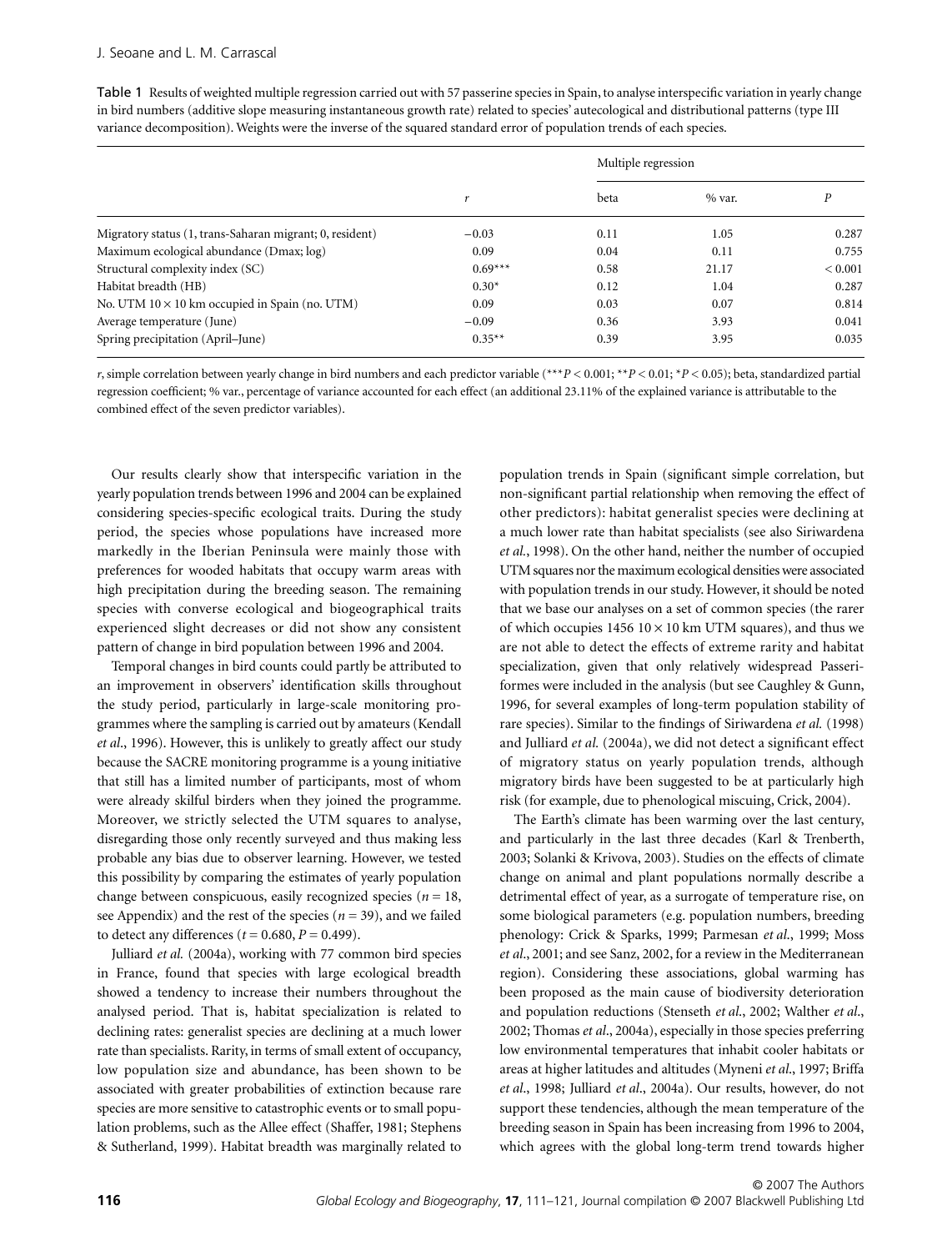temperatures (IPCC, 2001; Moreno, 2005; see Fig. 2). It could be argued that the effects of global warming on population trends would mainly be noticeable in species whose limits actually occur in the area of study, because it is at the range margins where climate change is most likely to affect population numbers (see also Julliard *et al*., 2004b). However, the average instantaneous growth rate did not differ significantly between the species mainly distributed in the south-western limit of the Western Palaearctic and extending further south into North Africa, and those species widely spread in northern and central Europe, and whose southern limits actually occur in the Iberian Peninsula. Indeed, the slopes of the instantaneous growth rates for both groups show a difference contrary to that expected considering the effects of global warming on short-term population trends (i.e. more negative trends in species from cool environments widely spread in northern European latitudes).

These results suggest the need for considering other alternatives to temperature as an explanatory phenomenon for the observed patterns of population increases. The results of several studies indicate that there has been an increase in plant growth or terrestrial net primary production in middle latitudes of the Northern Hemisphere since the 1980s, particularly in forest environments, probably due to changes in the amplitude of the growth cycle and in vegetation activity during the middle of the growing season (Myneni *et al*., 1997; Tucker *et al*., 2001; Zhou *et al*., 2001; Fang *et al*., 2003; Slayback *et al*., 2003). In our study, bird species that inhabit dense wooded habitats show striking patterns of population increase throughout time (e.g. *Certhia brachydactyla*, *Erithacus rubecula*, *Fringilla coelebs*, *Garrulus glandarius*, *Sylvia atricapilla*, *Troglodytes troglodytes*), and this is also the case with those bird species mainly distributed across central and northern Europe that reach their southern boundary limits in the north of the Iberian Peninsula (see, for example, *Sylvia communis* and *Turdus philomelos* in the Appendix). These short- to medium-term population increases may be due to concomitant increases in productivity (Julliard *et al*., 2004b). Although the monitoring of birds has mostly been carried out in places that apparently did not suffer great habitat changes during the study period, subtle changes in land use and land cover near the sampling points (e.g. field abandonment and the subsequent increase in forest development) or ecological succession (particularly in areas with little structural complexity) may affect the numbers of birds detected. Nevertheless, we think the marked population increases in woodland birds cannot be explained by intensive land transformations, because forest bird species favour mature habitats that are likely to have changed little during the short study period (only 9 years).

To summarize, we have shown that half of the passerine bird species have exhibited positive population trends in the Iberian Peninsula during the last 9 years, which is good news from a conservation perspective. There are, however, large interspecific differences, which are explained by habitat preferences and climatic characteristics of the geographical ranges of the studied species. Such patterns suggest that net primary production may be brought to discussions on global change as a relevant component to explain recent changes in biodiversity.

## **ACKNOWLEDGEMENTS**

We wish to thank the hundreds of anonymous collaborators who make the SACRE monitoring programme possible, and encourage them to continue such a valuable nationwide effort. Óscar Gordo and Juanjo Sanz revised an early version of the manuscript. Claire Jasinski kindly improved the English of the manuscript. Juan Carlos del Moral and David Palomino at the Sociedad Española de Ornitología (SEO/BirdLife) contributed with original data for the distribution patterns and population trends. J.S. was supported by SEO/BirdLife with a grant during the first stages of this work. This paper is a contribution to the DGCYT project CGL2005–02642/BOS of the Spanish Ministry of Education. This is a contribution to the DGCYT project CGL2005-02642/BOS of the Spanish Ministry of Education and Science.

## **REFERENCES**

- Archaux, F. (2004) Breeding upwards when climate is becoming warmer: no bird response in the French Alps. *Ibis*, **146**, 138– 144.
- Bibby, C.J., Burgess, N.D., Hill, D.A. & Mustoe, S.H. (2000) *Bird census techniques*. Academic Press, London.
- Blondel, J. & Aronson, J. (1999) *Biology and wildlife of the Mediterranean region*. Oxford University Press, New York.
- Böhning-Gaese, K. & Lemoine, N. (2004) Importance of climate change for the ranges, communities and conservation of birds. *Advances in Ecological Research*, **35**, 211–236.
- Briffa, K.R., Schweingruber, F.H., Jones, P.D., Osborn, T.J., Shiyatov, S.G. & Vaganov, E.A. (1998) Reduced sensitivity of recent tree-growth to temperature at high northern latitudes. *Nature*, **391**, 678–682.
- Butler, C.J. (2003) The disproportionate effect of global warming on the arrival dates of short-distance migratory birds in North America. *Ibis*, **145**, 484–495.
- Carrascal, L.M. & Lobo, J.M. (2003) Respuestas a viejas preguntas con nuevos datos: estudio de los patrones de distribución de la avifauna española y consecuencias para su conservación. *Atlas de las aves reproductoras de España* (ed. by R. Martí and J.C. Del Moral), pp. 651–668, 718–721. Ministerio de Medio Ambiente – SEO/BirdLife, Madrid.
- Caughley, G. & Gunn, A. (1996) *Conservation biology in theory and practice*. Blackwell Science, Oxford.
- CEC (2001) *VI Action programme on environment*. Commission of the European Communities, Brussels.
- Clutton-Brock, T., Guinness, F.E. & Albon, S.D. (1983) The costs of reproduction to red deer hinds. *Journal of Animal Ecology*, **52**, 367–383.
- Crick, H.Q.P. & Sparks, T.H. (1999) Climate change related to egg-laying trends. *Nature*, **399**, 423–424.
- Crick, H.Q.P. (2004) The impact of climate change on birds. *Ibis*, **146**, 48–56.
- Davidson, J. & Andrewartha, H.G. (1948) The influence of rainfall, evaporation and atmospheric temperature on fluctuations in the size of a natural population of *Thrips*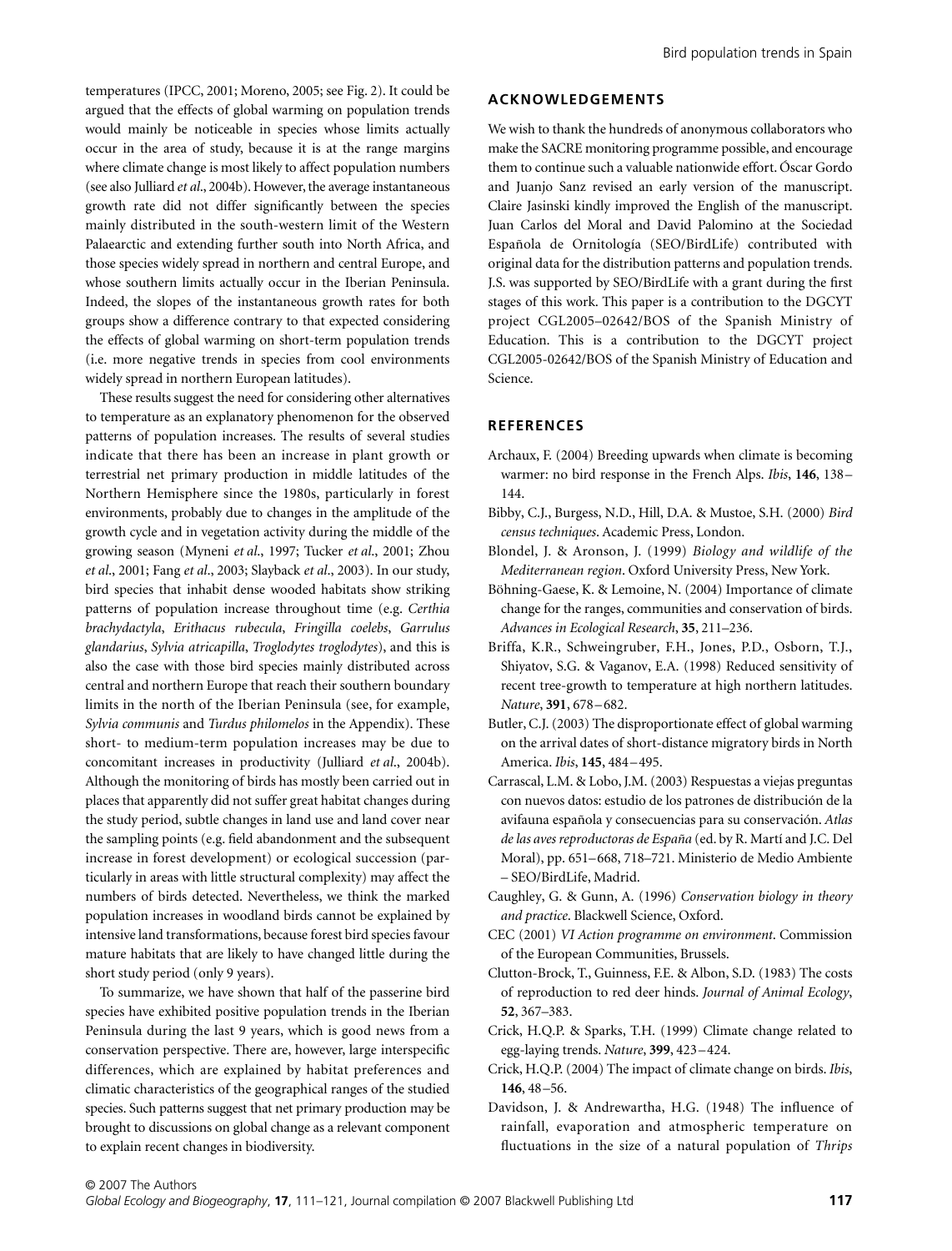*imaginis* (Thysanoptera). *Journal of Animal Ecology*, **17**, 200– 222.

- Eaton, M.E., Noble, D.G., Cranswick, P.A., Carter, N., Wotton, S., Ratcliffe, N., Wilson, A., Hilton, G.M. & Gregory, R.D. (2004) *The state of the UK's birds 2003*. RSPB, BTO & WWT, Sandy.
- Fang, J., Piao, S., Field, C.B., Pane, Y., Guo, Q., Zhou, L., Peng, C. & Tao, S. (2003) Increasing net primary production in China from 1982 to 1999. *Frontiers in the Ecology and the Environment*, **6**, 293–297.
- Fewster, R.M., Buckland, S.T., Siriwardena, G.M., Baillie, S.R. & Wilson, J.D. (2000) Analysis of population trends for farmland birds using generalized additive models. *Ecology*, **81**, 1970– 1984.
- Gaston, K.J. & Blackburn, T. (2000) *Pattern and process in macroecology*. Blackwell Science, Oxford.
- Gaston, K.J. (2000) Global patterns in biodiversity. *Nature*, **405**, 220–227.
- Gill, J.A., Norris, K., Potts, P.M., Gunnarsson, T.G., Atkinson, P.W. & Sutherland, W.J. (2001) The buffer effect and large-scale population regulation in migratory birds. *Nature*, **412**, 436– 438.
- Grabherr, G., Gottfried, M. & Pauli, H. (1994) Climate effects on mountain plants. *Nature*, **369**, 448–448.
- Gregory, R.D., van Strien, A.J., Vorisek, P., Gmelig Meyling, A.W., Noble, D.G., Foppen, R.P.B. & Gibbons, D.W. (2005) Developing indicators for European birds. *Philosophical Transactions of the Royal Society B: Biological Sciences*, **360**, 269.
- Hagemaijer, E.J.M. & Blair, M.J. (eds) (1997) *The EBCC atlas of European breeding birds: their distribution and abundance*. T. & A. D. Poyser, London.
- Harvey, P.H. & Purvis, A. (1991) Comparative methods for explaining adaptations. *Nature*, **351**, 619–624.
- IPCC (2001) *Climate change 2001: the scientific basis. Third assessment report of working group I*. Cambridge University Press, Cambridge.
- IUCN (2001) *IUCN Red List categories and criteria: version 3.1*. IUCN Species Survival Commission, Gland, Switzerland and Cambridge.
- Julliard, R. & Jiguet, F. (2002) Un suivi intégré des populations d'oiseaux communs en France. *Alauda*, **70**, 137–147.
- Julliard, R., Jiguet, F. & Couvet, D. (2004a) Common birds facing global changes: what makes a species at risk? *Global Change Biology*, **10**, 148–154.
- Julliard, R., Jiguet, F. & Couvet, D. (2004b) Evidence for the impact of global warming on the long-term population dynamics of common birds. *Proceedings of the Royal Society B: Biological Sciences*, **271**, S490–S492.
- Karl, T.R. & Trenberth, K.E. (2003) Modern global climate change. *Science*, **302**, 1723.
- Kendall, W.L., Peterjohn, B.G. & Sauer, J.R. (1996) First-time observer effects in the North American Breeding Bird Survey. *The Auk*, **113**, 823–829.
- Krebs, J.R., Wilson, J.D., Bradbury, R.B. & Siriwardena, G.M. (1999) The second silent spring? *Nature*, **400**, 611–612.
- Lawton, J. (1996) Patterns in ecology. *Oikos*, **75**, 145–147.
- Levins, R. (1968) *Evolution in changing environments: some theoretical explorations*. Princeton University Press, Princeton, NJ.
- Martí, R. & Del Moral, J.C. (eds) (2003) *Atlas de las aves reproductoras de España*. Ministerio de Medio Ambiente – SEO/BirdLife, Madrid.
- McCarty, J.P. (2001) Ecological consequences of recent climate change. *Conservation Biology*, **15**, 320–331.
- McKenzie, D., Peterson, D.W., Peterson, D.L. & Thornton, P.E. (2003) Climatic and biophysical controls on conifer species distributions in mountain forests of Washington State, USA. *Journal of Biogeography*, **30**, 1093–1108.
- Meynecke, J.-O. (2004) Effects of global climate change on geographic distributions of vertebrates in North Queensland. *Ecological Modelling*, **174**, 347–357.
- Moreno, J.M. (2005) *Evaluación preliminar de los impactos en España por efecto del cambio climático*. Ministerio de Medio Ambiente, Madrid.
- Moss, R., Oswald, J. & Baines, D. (2001) Climate change and breeding success: decline of the capercaillie in Scotland. *Journal of Animal Ecology*, **70**, 47–61.
- Myneni, R.B., Keeling, C.D., Tucker, C.J., Asrar, G. & Nemani, R.R. (1997) Increased plant growth in the northern high latitudes from 1981 to 1991. *Nature*, **386**, 698–701.
- Pannekoek, J. & van Strien, A. (2003) *TRIM (TRends & Indices for Monitoring data)*. Statistics Netherlands, Voorburg.
- Parmesan, C. & Yohe, G. (2003) A globally coherent fingerprint of climate change impacts across natural systems. *Nature*, **421**, 37–42.
- Parmesan, C., Ryrholm, N., Stefanescu, C., Hill, J.K., Thomas, C.D., Descimon, H., Huntley, B., Kaila, L., Kullberg, J., Tammaru, T., Tennent, W.J., Thomas, J.A. & Warren, M. (1999) Poleward shifts in geographical ranges of butterfly species associated with regional warming. *Nature*, **399**, 579– 583.
- Peterson, A.T., Ortega-Huerta, M.A., Bartley, J., Sánchez-Cordero, V., Soberón, J., Buddemeier, R.H. & Stockwell, D.R.B. (2002) Future projections for Mexican faunas under global climate change scenarios. *Nature*, **416**, 626–629.
- Pimm, S.L. & Raven, P. (2000) Biodiversity: extinction by numbers. *Nature*, **403**, 843–845.
- Polo, V. & Carrascal, L.M. (1999) Shaping the body size distribution of passeriformes: habitat use and body size are evolutionarily and ecologically related. *Journal of Animal Ecology*, **68**, 324– 337.
- Pribil, S. & Houlahan, J.E. (2003) Life-history strategies associated with local population variability confer regional stability. *Proceedings of the Royal Society B: Biological Sciences*, **270**, 1419–1423.
- Price, T. (1997) Correlated evolution and independent contrasts. *Philosophical Transactions of the Royal Society B: Biological Sciences*, **352**, 519–529.
- Raven, M.J., Noble, D.G. & Baillie, S.R. (2004) *The breeding bird survey 2003*. British Trust for Ornithology, Thetford.
- Raven, M.J., Noble, D.G. & Baillie, S.R. (2005) *The breeding bird survey 2004*. British Trust for Ornithology, Thetford.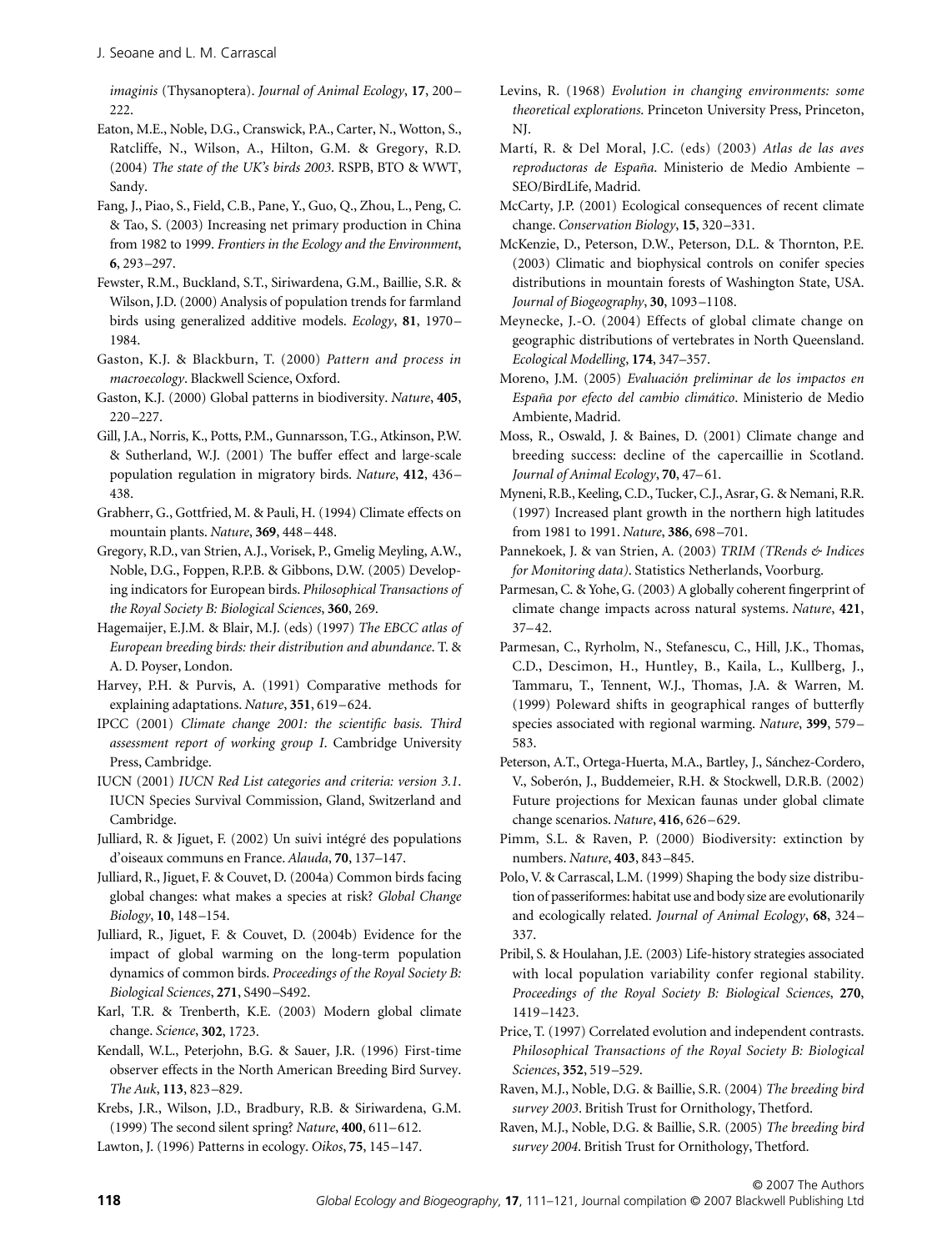- Root, T.L., Price, J.T., Hall, K.R., Schneider, S.H., Rosenzweig, C. & Pounds, J.A. (2003) Fingerprints of global warming on wild animals and plants. *Nature*, **421**, 57–60.
- Sanz, J.J. (2002) Climate change and birds: have their ecological consequences already been detected in the Mediterranean region? *Ardeola*, **49**, 109–120.
- Sanz, J.J. (2003) Large-scale effect of climate change on breeding parameters of pied flycatchers in Western Europe. *Ecography*, **26**, 45–50.
- Sauer, J.R., Fallon, J.E. & Johnson, R. (2003) Use of North American Breeding Bird Survey data to estimate population change for bird conservation regions. *Journal of Wildlife Management*, **67**, 372–389.
- SEO/BirdLife (2004) *Tendencias de las poblaciones de aves comunes reproductoras en España (1996–2003). Programa SACRE. Informe 2004*. SEO/BirdLife, Madrid.
- Shaffer, M.L. (1981) Minimum population sizes for species conservation. *BioScience*, **31**, 131–134.
- Shultz, S., Bradbury, R.B., Evans, K.L., Gregory, R.D. & Blackburn, T.M. (2005) Brain size and resource specialization predict long-term population trends in British birds. *Proceedings of the Royal Society B: Biological Sciences*, **272**, 2305–2311.
- Siriwardena, G.M., Baillie, S.R., Buckland, S.T., Fewster, R.M., Marchant, J.H. & Wilson, J.D. (1998) Trends in the abundance of farmland birds: a quantitative comparison of smoothed Common Bird Census indices. *Journal of Applied Ecology*, **35**,  $24 - 43.$
- Slayback, D., Pinzon, J. & Tucker, C. (2003) Northern hemisphere photosynthetic trends 1982–1999. *Global Change Biology*, **9**,  $1 - 15.$
- Solanki, S.K. & Krivova, N.A. (2003) Can solar variability explain global warming since 1970? *Journal of Geophysical Research*, **108**, 1–8.
- Stanhill, G. & Cohen, S. (2001) Global dimming: a review of the evidence for a widespread and significant reduction in global radiation with discussion of its probable causes and possible agricultural consequences. *Agricultural and Forest Meteorology*, **107**, 255–278.
- Stenseth, N.C., Mysterud, A., Ottersen, G., Hurrell, J.W., Chan, K.-S. & Lima, M. (2002) Ecological effects of climate fluctuations. *Science*, **297**, 1292–1296.
- Stephens, P.A. & Sutherland, W.J. (1999) Consequences of the Allee effect for behaviour, ecology and conservation. *Trends in Ecology & Evolution*, **14**, 401–404.
- Thomas, C.D. & Lennon, J.J. (1999) Birds extend their ranges northwards. *Nature*, **399**, 213.
- Thomas, C.D., Williams, S.E., Cameron, A., Green, R.E., Bakkenes, M., Beaumont, L.J., Collingham, Y.C., Erasmus, B.F.N., de Siqueira, M.F., Grainger, A., Hannah, L., Hughes, L., Huntley, B., van Jaarsveld, A.S., Midgley, G.F., Miles, L., Ortega-Huerta, M.A., Peterson, A.T. & Phillips, O.L. (2004a) Biodiversity conservation: uncertainty in predictions of

extinction risk/effects of changes in climate and land use/ climate change and extinction risk [reply]. *Nature*, **430**, doi: 10.1038/nature02719.

- Thomas, J.A., Telfer, M.G., Roy, D.B., Preston, C.D., Greenwood, J.J.D., Asher, J., Fox, R., Clarke, R.T. & Lawton, J.H. (2004b) Comparative losses of British butterflies, birds, and plants and the global extinction crisis. *Science*, **303**, 1879–1881.
- Tucker, C.J., Slayback, D.A., Pinzon, J.E., Los, S.O., Myneni, R.B. & Taylor, M.G. (2001) Higher northern latitude normalized difference vegetation index and growing season trends from 1982 to 1999. *International Journal of Biometeorology*, **45**, 184–190.
- Visser, M.E., Adriaensen, F., van Balen, J.H., Blondel, J., Dhondt, A.A., van Dongen, F., du Feu, C., Ivankina, E.V., Kerimov, A.B., de Laet, J., Matthysen, E., McCleery, R., Orell, M. & Thomson, D.L. (2003) Variable responses to large-scale climate change in European *Parus* populations. *Proceedings of the Royal Society B: Biological Sciences*, **270**, 367–372.
- Vorísek, P. & Marchant, J.H. (2003) Review of large-scale generic population monitoring schemes in Europe. *Bird Census News*, **16**, 16–40.
- Walther, G.-R., Post, E., Convey, P., Menzel, A., Parmesan, C., Beebee, T.J.C., Fromentin, J.-M., Hoegh-Guldberg, O. & Bairlein, F. (2002) Ecological responses to recent climate change. *Nature*, **416**, 389–395.
- Westoby, M., Leishman, M.R. & Lord, M.J. (1995) On misinterpreting the 'phylogenetic correction'. *Journal of Animal Ecology*, **83**, 531–534.
- Zhou, L.M., Tucker, C.J., Kaufmann, R.K., Slayback, D., Shabanov, N.V. & Myneni, R.B. (2001) Variations in northern vegetation activity inferred from satellite data of vegetation index during 1981 to 1999. *Journal of Geophysical Research*, **106**, 20069–20083.

## **BIOSKETCHES**

**Javier Seoane** is in the Ecology Department at Universidad Autonoma de Madrid (Spain). He is interested in habitat models and their application to conservation biology.

**Luis M. Carrascal** is a Tenured Scientist at the Department of Biodiversity and Evolutionary Biology at Museo Nacional de Ciencias Naturales (Spain). His current research interests are focused on macroecology, biogeographical ecology of the avifauna of the south-western Palaearctic and the study of habitat selection in birds for modelling patterns of species abundance/occurrence.

Editor: Pablo Marquet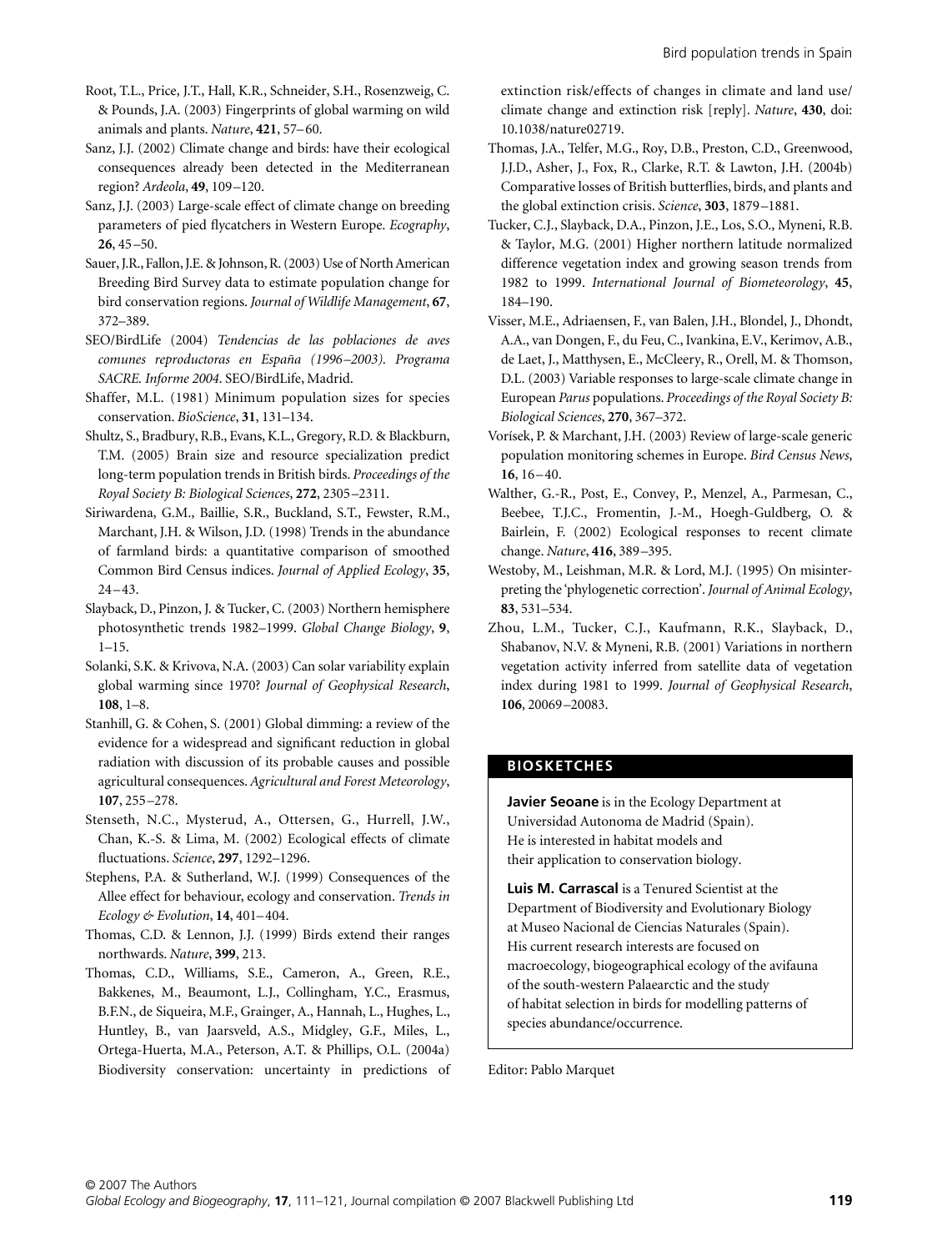| Appendix Parameters describing yearly changes in bird counts (population trends from 1996 to 2004) and species autoecological and |  |
|-----------------------------------------------------------------------------------------------------------------------------------|--|
| distributional variables of 57 passerine species in Spain.                                                                        |  |

|                             |              | Population growth rate |           |              |         |     |      |         |       |      |
|-----------------------------|--------------|------------------------|-----------|--------------|---------|-----|------|---------|-------|------|
|                             |              | Slope                  | <b>SE</b> |              | Dmax    | SC  | HB   | No. UTM | MМ    | TM   |
| Aegithalos caudatus         | $\mathbb{R}$ | 0.01                   | 0.015     | n.s.         | 17.7    | 3.7 | 0.45 | 3680    | 187.5 | 19.0 |
| Alauda arvensis             | $\mathbb{R}$ | $-0.02$                | 0.009     | $\star$      | 10.3    | 1.3 | 0.54 | 2919    | 189.7 | 18.7 |
| Anthus campestris           | M            | 0.02                   | 0.02      | n.s.         | 2.4     | 1.5 | 0.56 | 1987    | 174.6 | 18.9 |
| Calandrella brachydactyla   | М            | $-0.03$                | 0.017     | n.s.         | 46.9    | 1.1 | 0.29 | 2087    | 154.3 | 19.3 |
| Carduelis cannabina         | R            | 0.01                   | 0.007     | n.s.         | 7.7     | 2.0 | 0.69 | 4850    | 176.4 | 19.2 |
| Carduelis carduelis†        | $\mathbb R$  | 0.04                   | 0.007     | $***$        | 7.8     | 3.0 | 0.80 | 5093    | 170.6 | 19.3 |
| Carduelis chloris†          | R            | 0.08                   | 0.007     | $***$        | 10.4    | 2.9 | 0.50 | 4795    | 172.7 | 19.4 |
| Certhia brachydactyla       | R            | 0.03                   | 0.011     | $**$         | 12.4    | 4.4 | 0.43 | 3987    | 183.3 | 19.1 |
| Cettia cetti                | $\mathbb{R}$ | 0.03                   | 0.008     | $***$        | 5.6     | 3.0 | 0.57 | 3369    | 170.4 | 19.3 |
| Cisticola juncidis          | R            | 0.03                   | 0.012     | $***$        | 5.7     | 1.6 | 0.48 | 2478    | 160.8 | 20.0 |
| Corvus corone†              | R            | 0.02                   | 0.007     | $***$        | 2.1     | 3.3 | 0.72 | 3249    | 194.3 | 18.6 |
| Corvus monedula†            | $\mathbb R$  | $-0.03$                | 0.012     | $**$         | 2.1     | 2.2 | 0.55 | 2563    | 162.2 | 19.1 |
| Delichon urbica†            | M            | 0.05                   | 0.011     | $***$        | 13.5    | 1.7 | 0.33 | 4674    | 174.7 | 19.3 |
| Emberiza cirlus             | R            | 0.01                   | 0.011     | n.s.         | 5.8     | 3.0 | 0.62 | 3492    | 183.3 | 19.1 |
| Erithacus rubecula†         | $\mathbb{R}$ | 0.06                   | 0.008     | $***$        | 22.2    | 4.0 | 0.62 | 3093    | 199.2 | 18.8 |
| Fringilla coelebs†          | R            | 0.06                   | 0.006     | $***$        | 23.2    | 3.9 | 0.63 | 4529    | 180.7 | 19.1 |
| Galerida cristata           | R            | $-0.01$                | 0.006     | $\star$      | 4.7     | 2.0 | 0.55 | 3973    | 156.6 | 19.5 |
| Garrulus glandarius†        | $\mathbb{R}$ | 0.04                   | 0.012     | $***$        | 8.6     | 3.7 | 0.57 | 3415    | 191.2 | 19.0 |
| Hippolais polyglotta        | М            | 0.02                   | 0.013     | n.s.         | 4.9     | 3.1 | 0.65 | 3820    | 177.3 | 19.3 |
| Hirundo rustica†            | M            | $-0.03$                | 0.007     | $***$        | 22.5    | 1.4 | 0.40 | 5200    | 173.0 | 19.3 |
| Lanius meridionalis         | $\mathbb{R}$ | $\boldsymbol{0}$       | 0.014     | n.s.         | 0.7     | 2.5 | 0.80 | 3397    | 161.4 | 19.4 |
| Lanius senator              | М            | $-0.03$                | 0.011     | $***$        | 7.4     | 3.1 | 0.41 | 3651    | 155.5 | 19.4 |
| Lullula arborea             | R            | 0.01                   | 0.01      | n.s.         | 6.8     | 2.8 | 0.90 | 3482    | 176.4 | 19.1 |
| Luscinia megarhynchos†      | M            | 0.04                   | 0.006     | $***$        | 8.1     | 3.2 | 0.90 | 4117    | 166.3 | 19.3 |
| Melanocorypha calandra      | R            | $-0.02$                | 0.008     | $\ast$       | 22.2    | 1.1 | 0.21 | 2035    | 154.3 | 19.3 |
| Miliaria calandra†          | R            | $\boldsymbol{0}$       | 0.006     | n.s.         | 14.3    | 2.5 | 0.55 | 4508    | 165.2 | 19.3 |
| Motacilla alba <sup>+</sup> | $\mathbb{R}$ | $\mathbf{0}$           | 0.009     | n.s.         | 4.2     | 2.2 | 0.39 | 3999    | 183.9 | 19.1 |
| Motacilla cinerea           | R            | $-0.02$                | 0.023     | n.s.         | 3.0     | 3.1 | 0.23 | 2535    | 198.8 | 18.9 |
| Motacilla flava             | M            | 0.03                   | 0.015     | n.s.         | 7.7     | 1.8 | 0.55 | 1456    | 172.5 | 19.5 |
| Muscicapa striata           | M            | 0.06                   | 0.023     | $\star\star$ | 1.6     | 4.0 | 0.60 | 2032    | 169.2 | 19.4 |
| Oenanthe hispanica          | М            | $-0.02$                | 0.014     | n.s.         | 2.4     | 2.4 | 0.71 | 2962    | 157.7 | 19.3 |
| Oenanthe oenanthe           | M            | $-0.02$                | 0.011     | n.s.         | 8.3     | 1.4 | 0.66 | 2380    | 183.6 | 18.4 |
| Oriolus oriolus             | M            | 0.08                   | 0.009     | $***$        | 3.1     | 3.7 | 0.60 | 3897    | 171.4 | 19.2 |
| Parus ater                  | R            | 0.02                   | 0.012     | n.s.         | 18.8    | 4.3 | 0.53 | 2567    | 203.9 | 18.7 |
| Parus caeruleus             | R            | 0.04                   | 0.009     | $***$        | 25.5    | 4.0 | 0.54 | 4335    | 181.4 | 19.1 |
| Parus cristatus             | R            | 0.04                   | 0.016     | $\ast$       | 12.7    | 4.1 | 0.49 | 2515    | 193.9 | 19.0 |
| Parus major†                | R            | 0.02                   | 0.009     | $**$         | 10.7    | 3.9 | 0.63 | 5013    | 175.7 | 19.3 |
| Passer domesticus†          | $\mathbb R$  | 0                      | 0.006     | n.s.         | 60.3    | 1.6 | 0.59 | 5228    | 172.9 | 19.3 |
| Passer montanus             | ${\bf R}$    | 0.02                   | 0.012     | n.s.         | $8.0\,$ | 2.1 | 0.53 | 2948    | 173.2 | 19.2 |
| Petronia petronia           | ${\bf R}$    | 0.01                   | 0.012     | n.s.         | 1.7     | 2.5 | 0.70 | 3004    | 166.7 | 18.9 |
| Phoenicurus ochruros        | $\mathbb R$  | 0.06                   | 0.011     | $***$        | 4.6     | 1.7 | 0.65 | 3382    | 193.7 | 18.7 |
| Phylloscopus bonelli        | М            | 0.06                   | 0.011     | $***$        | 15.8    | 4.0 | 0.62 | 2508    | 184.3 | 18.7 |
| Phylloscopus coll-iber      | R            | 0.02                   | 0.018     | n.s.         | 13.4    | 4.0 | 0.57 | 2184    | 211.1 | 18.9 |
| Pica pica†                  | R            | 0.02                   | 0.006     | $***$        | 5.7     | 2.9 | 0.71 | 4290    | 178.8 | 19.1 |
| Regulus ignicapillus        | R            | $0.04\,$               | 0.015     | $***$        | 18.1    | 4.2 | 0.55 | 2357    | 203.5 | 18.9 |
| Saxicola torquata           | $\mathbb R$  | 0.01                   | 0.009     | n.s.         | 6.5     | 2.1 | 0.70 | 4628    | 177.4 | 19.3 |
| Serinus serinus†            | R            | 0.03                   | 0.005     | $***$        | 13.3    | 3.2 | 0.77 | 5154    | 174.6 | 19.3 |
| Sturnus unicolor†           | R            | 0.03                   | 0.007     | $***$        | 11.6    | 2.8 | 0.60 | 4806    | 170.3 | 19.3 |
| Sylvia atricapilla          | $\mathbb R$  | 0.05                   | 0.009     | $***$        | 12.2    | 4.0 | 0.62 | 3465    | 189.3 | 19.0 |
| Sylvia cantillans           | М            | 0.03                   | 0.014     | $\ast$       | 13.6    | 3.3 | 0.77 | 2642    | 169.1 | 19.0 |
| Sylvia communis             | М            | 0.06                   | 0.014     | $***$        | 8.4     | 3.0 | 0.70 | 1761    | 197.1 | 18.7 |
| Sylvia melanocephala        | $\mathbb R$  | 0.03                   | 0.008     | $***$        | 15.3    | 3.1 | 0.82 | 3073    | 157.3 | 19.8 |
| Sylvia undata               | R            | $-0.02$                | 0.014     | n.s.         | 17.7    | 2.4 | 0.45 | 3582    | 180.3 | 19.2 |